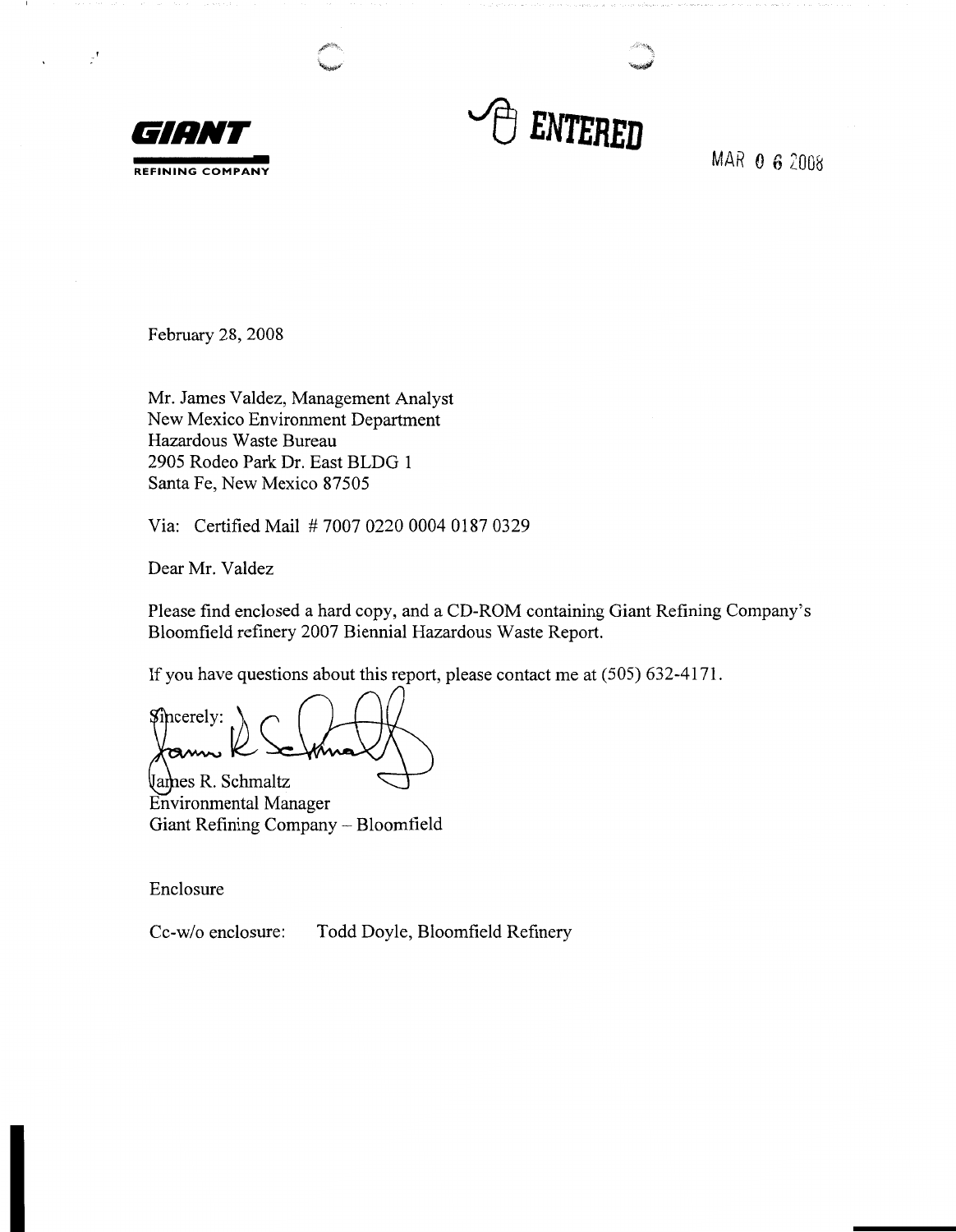.c··,, OMB#: 2050-0024 Expires 11/30/2009

| <b>MAIL THE</b><br><b>COMPLETED FORM</b><br><u>TO:</u>                                                                                                  | United States Environmental Protection Agency                                                                                                                                                                                                                                                                                                                                                                                                                                          |                                                  |                                               |           |  |  |  |  |
|---------------------------------------------------------------------------------------------------------------------------------------------------------|----------------------------------------------------------------------------------------------------------------------------------------------------------------------------------------------------------------------------------------------------------------------------------------------------------------------------------------------------------------------------------------------------------------------------------------------------------------------------------------|--------------------------------------------------|-----------------------------------------------|-----------|--|--|--|--|
| The Appropriate EPA<br>Regional or State Office                                                                                                         | <b>RCRA SUBTITLE C SITE IDENTIFICATION FORM</b>                                                                                                                                                                                                                                                                                                                                                                                                                                        |                                                  |                                               |           |  |  |  |  |
| 1. Reason for Submittal<br>and Status of Information<br><b>Supplied (see instructions</b><br>on page 9)<br><b>MARK ALL BOX(ES)</b><br><b>THAT APPLY</b> | A. Reason for Submittal:<br>To provide initial notification (to obtain an EPA ID Number for hazardous waste, universal waste, or used oil activities).<br>To provide subsequent notification (to update site identification information).<br>As a component of a First RCRA Hazardous Waste Part A Permit Application.<br>As a component of a Revised RCRA Hazardous Waste Part A Permit Application (Amendment #_____________).<br>Ν<br>As a component of the Hazardous Waste Report. |                                                  |                                               |           |  |  |  |  |
| 2. Site EPA ID Number<br>(see instructions on page<br>10)                                                                                               | NMD089416416<br><b>EPA ID Number:</b>                                                                                                                                                                                                                                                                                                                                                                                                                                                  |                                                  |                                               |           |  |  |  |  |
| 3. Site Name (see<br>instructions on page 10)                                                                                                           | GIANT REFINING COMPANY - BLOOMFIELD<br>Name:                                                                                                                                                                                                                                                                                                                                                                                                                                           |                                                  |                                               |           |  |  |  |  |
| 4. Site Location<br><b>Information (see</b>                                                                                                             | #50 COUNTY ROAD 4990<br><b>Street Address:</b>                                                                                                                                                                                                                                                                                                                                                                                                                                         |                                                  |                                               |           |  |  |  |  |
| instructions on page 10)                                                                                                                                | City, Town, or Village: BLOOMFIELD                                                                                                                                                                                                                                                                                                                                                                                                                                                     | State:<br>ΝM                                     |                                               |           |  |  |  |  |
|                                                                                                                                                         | SAN JUAN<br><b>County Name:</b>                                                                                                                                                                                                                                                                                                                                                                                                                                                        |                                                  | Zip Code:                                     | $87413 -$ |  |  |  |  |
| 5. Site Land Type (see<br>instructions on page 10)                                                                                                      | <b>Site Land Type:</b>                                                                                                                                                                                                                                                                                                                                                                                                                                                                 |                                                  |                                               |           |  |  |  |  |
| 6. North American<br><b>Industry Classification</b><br>System (NAICS) Code(s)                                                                           | А.<br>324110                                                                                                                                                                                                                                                                                                                                                                                                                                                                           | В.                                               |                                               |           |  |  |  |  |
| for the Site (see<br>instructions on page 10)                                                                                                           | C.                                                                                                                                                                                                                                                                                                                                                                                                                                                                                     | D.                                               |                                               |           |  |  |  |  |
| 7. Site Mailing Address<br>(see instructions on                                                                                                         | P.O. BOX 159<br>Street or P.O. Box:                                                                                                                                                                                                                                                                                                                                                                                                                                                    |                                                  |                                               |           |  |  |  |  |
| page 11)                                                                                                                                                | ΝM<br><b>BLOOMFIELD</b><br>City, Town, or Village:<br>State:                                                                                                                                                                                                                                                                                                                                                                                                                           |                                                  |                                               |           |  |  |  |  |
|                                                                                                                                                         | Zip Code:<br>87413-<br>Country:                                                                                                                                                                                                                                                                                                                                                                                                                                                        |                                                  |                                               |           |  |  |  |  |
| 8. Site Contact Person<br>(see instructions on                                                                                                          | <b>First Name:</b><br>JAMES                                                                                                                                                                                                                                                                                                                                                                                                                                                            | MI: R                                            | SCHMALTZ<br><b>Last Name:</b>                 |           |  |  |  |  |
| page 11)                                                                                                                                                | $(505) 632 - 4171$ Extension:<br><b>Phone Number:</b>                                                                                                                                                                                                                                                                                                                                                                                                                                  |                                                  | Email: randy.schmaltz@wnr.com                 |           |  |  |  |  |
| 9. Legal Owner and<br>Operator of the Site (see<br>instructions on pages 11<br>and 12)                                                                  | A. Name of Site's Operator:<br>SAN JUAN REFINING CO.                                                                                                                                                                                                                                                                                                                                                                                                                                   | Date Became Operator (mm/dd/yyyy):<br>10/06/1995 |                                               |           |  |  |  |  |
|                                                                                                                                                         | Operator Type: <b>X</b> Private <i>Q</i> County <i>Q</i> District <i>Q</i> Federal <i>Q</i> Indian <i>Q</i> Municipal <i>Q</i> State <i>Q</i> Other                                                                                                                                                                                                                                                                                                                                    |                                                  |                                               |           |  |  |  |  |
|                                                                                                                                                         | B. Name of Site's Legal Owner:<br>SAN JUAN REFINING COMPANY                                                                                                                                                                                                                                                                                                                                                                                                                            |                                                  | Date Became Owner (mm/dd/yyyy):<br>10/06/1995 |           |  |  |  |  |
|                                                                                                                                                         | <b>X</b> Private ncounty noistrict nederal number of Municipal State nother<br><b>Owner Type:</b>                                                                                                                                                                                                                                                                                                                                                                                      |                                                  |                                               |           |  |  |  |  |

- 11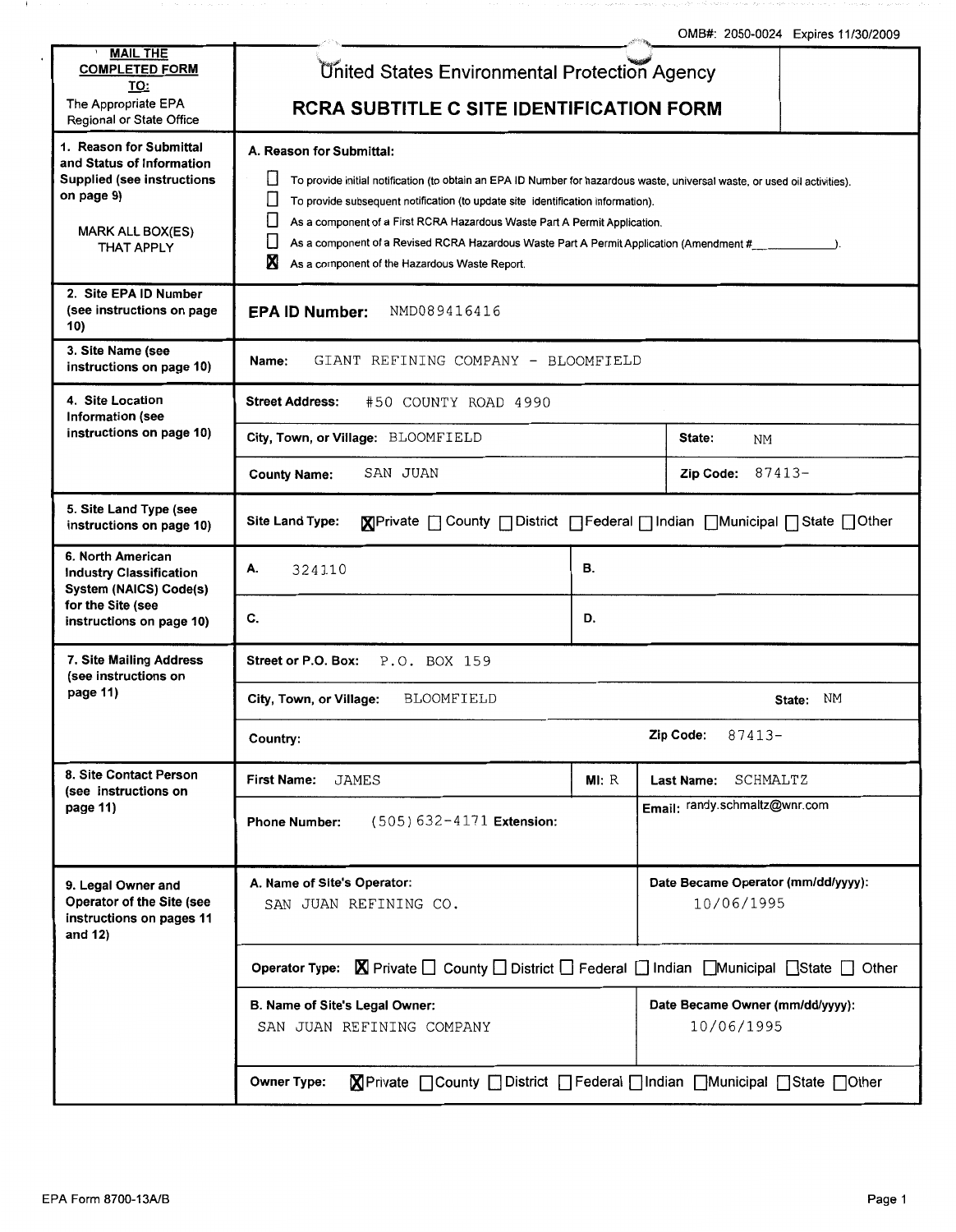| EPA ID No. NMD089416416                                                                                                                           |                                                                                                                                                                                                                                             | OMB#: 2050-0024 Expires 11/30/2009                                                                                                                                                                                                                                                                                                                                                                                                              |
|---------------------------------------------------------------------------------------------------------------------------------------------------|---------------------------------------------------------------------------------------------------------------------------------------------------------------------------------------------------------------------------------------------|-------------------------------------------------------------------------------------------------------------------------------------------------------------------------------------------------------------------------------------------------------------------------------------------------------------------------------------------------------------------------------------------------------------------------------------------------|
| 9. Legal Owner<br>(Continued)                                                                                                                     | P.O. BOX 159<br>Street or P.O. Box:                                                                                                                                                                                                         |                                                                                                                                                                                                                                                                                                                                                                                                                                                 |
| <b>Address</b>                                                                                                                                    | City, Town, or Village:<br>BLOOMFIELD                                                                                                                                                                                                       |                                                                                                                                                                                                                                                                                                                                                                                                                                                 |
|                                                                                                                                                   | <b>Zip Code:</b> $87413-$<br>State: NM                                                                                                                                                                                                      | Country:                                                                                                                                                                                                                                                                                                                                                                                                                                        |
| <b>Type of Regulated Waste Activity</b><br>10.                                                                                                    |                                                                                                                                                                                                                                             | Mark 'X' in the appropriate boxes. Mark "Yes" or "No" for each choice. (See instructions on pages 13 to 16)                                                                                                                                                                                                                                                                                                                                     |
| A. Hazardous Waste Activities                                                                                                                     | Complete all parts for Items 1 through 6.                                                                                                                                                                                                   | For Items 2 through 6, check all that apply:                                                                                                                                                                                                                                                                                                                                                                                                    |
| 1. Generator of Hazardous Waste<br>YMND                                                                                                           | If "Yes" choose only one of the following - a,b, or c.                                                                                                                                                                                      | Y⊠N□<br>2. Transporter of Hazardous Waste                                                                                                                                                                                                                                                                                                                                                                                                       |
| of non-acute hazardous waste; or<br>of non-acute hazardous waste; or                                                                              | $\overline{\mathbb{N}}$ a. LQG: Greater than 1,000 kg/mo (2,200 lbs.)<br>□ b. SQG: 100 to 1,000 kg/mo (220 - 2,200 lbs.)                                                                                                                    | YONX<br>3. Treater, Storer, or Disposer of<br>Hazardous Waste (at your site) Note:<br>A hazardous waste permit is required for<br>this activity                                                                                                                                                                                                                                                                                                 |
| □ c. CESQG: Less than 100 kg/mo<br>of non-acute hazardous waste                                                                                   |                                                                                                                                                                                                                                             | $Y \cap N$ 4. Recycler of Hazardous Waste (at your site)<br>Note: A hazardous waste permit may be required<br>for this activity.                                                                                                                                                                                                                                                                                                                |
| (check all that apply)                                                                                                                            | In addition, indicate other generator activities                                                                                                                                                                                            | 5. Exempt Boiler and/or Industrial Furnace<br>Y N X a. Small Quantity On-site Burner Exemption                                                                                                                                                                                                                                                                                                                                                  |
|                                                                                                                                                   | Y NO d. United States Importer of Hazardous Waste                                                                                                                                                                                           | Y N X b. Smelting, Melting, Refining Furnace Exemption                                                                                                                                                                                                                                                                                                                                                                                          |
|                                                                                                                                                   | $Y \cap N\mathbb{X}$ e. Mixed Waste (hazardous and radioactive) Generator                                                                                                                                                                   | $Y\overline{\mathbb{X}}$ N $\Box$ 6. Underground Injection Control                                                                                                                                                                                                                                                                                                                                                                              |
| <b>B. Universal Waste Activities</b><br>at your site. (check all boxes that apply)<br>a. Batteries<br>b. Pesticides<br>c. Thermostats<br>d. Lamps | 1. Large Quantity Handler of Universal Waste (accumulate 5,000 KG or more)<br>[refer to your State regulations to determine what is regulated]. Indicate<br>types of universal waste generated and/or accumulated (Managed)<br>Managed<br>Ō | C. Used Oil Activities - Mark all boxes that apply<br>Y   NX 1. Used Oil Transporter<br>If "Yes", mark each that applies.<br>$\Box$ a. Transporter<br>$\Box$ b. Transfer Facility<br>Y TNX 2. Used Oil Processor and/or Re-refiner -<br>If "Yes", mark each that applies.<br>$\Box$ a. Processor<br>$\Box$ b. Re-refiner<br>Y   NM 3. Off-Specification Used Oil Burner<br>Y   NX4. Used Oil Fuel Marketer<br>If "Yes", mark each that applies. |
| Y   N   X 2. Destination Facility for Universal Waste                                                                                             | Note: A hazardous waste permit may be required for this activity.                                                                                                                                                                           | □ a. Marketer Who Directs Shipment of Off-Specification<br>Used Oil to Off-Specification Used Oil Burner<br>□ b. Marketer Who First Claims the Used Oil Meets the<br>Specifications                                                                                                                                                                                                                                                             |

 $\cdot$ i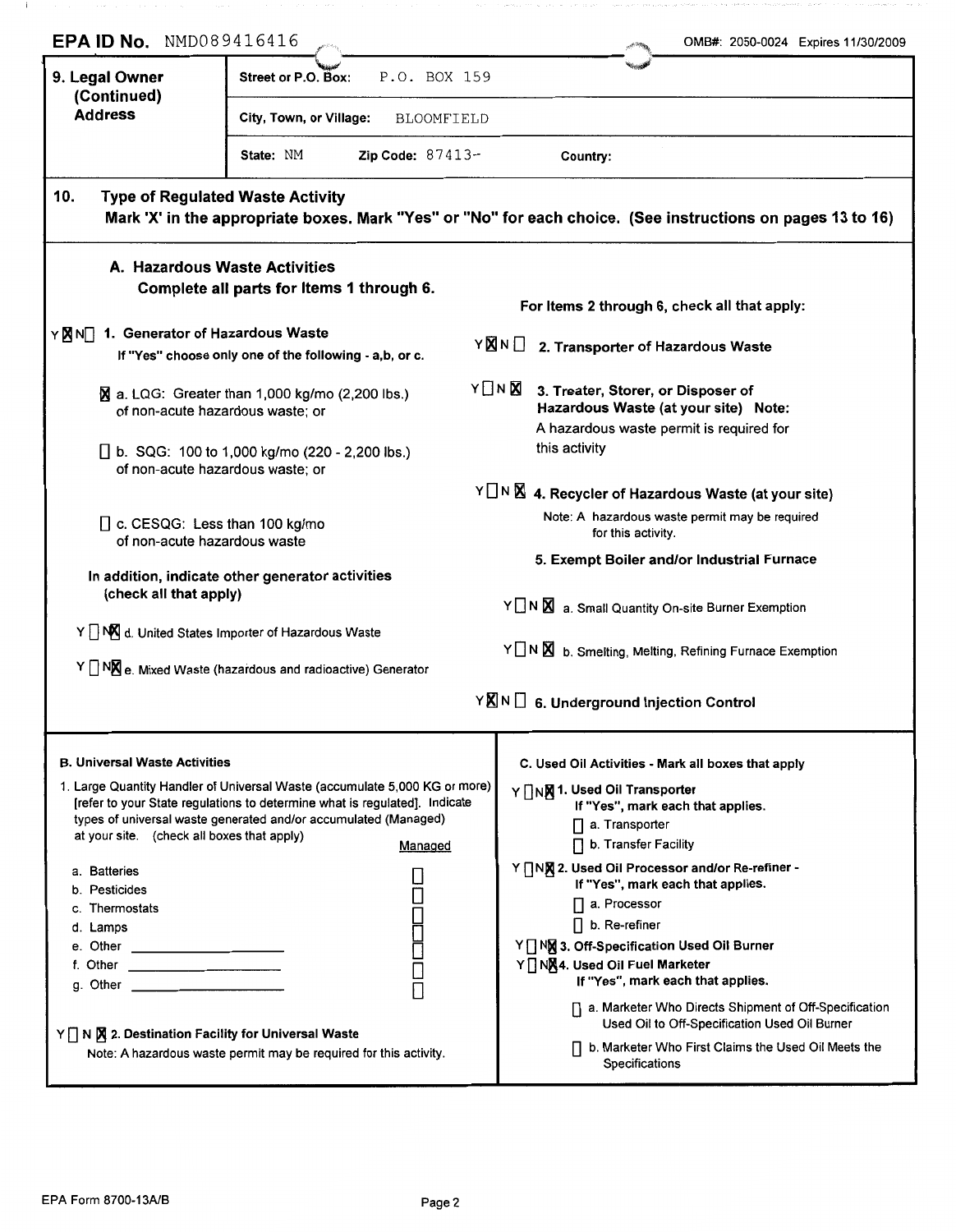- 1

OMB#: 2050-0024 Expires 11/30/2009

|                    | 11. Description of Hazardous Wastes (see instructions on page 17)                                                                                                                                                                                                                                                                 |              |                                         |      |                                                                                                                                            |                                                                                   |
|--------------------|-----------------------------------------------------------------------------------------------------------------------------------------------------------------------------------------------------------------------------------------------------------------------------------------------------------------------------------|--------------|-----------------------------------------|------|--------------------------------------------------------------------------------------------------------------------------------------------|-----------------------------------------------------------------------------------|
|                    | A. Waste Codes for Federally Regulated Hazardous Wastes.<br>List them in the order they are presented in the regulations (e.g., D001, D003, F007, U112). Use an additional page if more spaces are needed.                                                                                                                        |              |                                         |      |                                                                                                                                            | Please list the waste codes of the Federal hazardous wastes handled at your site. |
| D001               | D002                                                                                                                                                                                                                                                                                                                              | D008         | D009                                    | D018 | K050                                                                                                                                       | K170                                                                              |
| K171               |                                                                                                                                                                                                                                                                                                                                   |              |                                         |      |                                                                                                                                            |                                                                                   |
|                    |                                                                                                                                                                                                                                                                                                                                   |              |                                         |      |                                                                                                                                            |                                                                                   |
|                    |                                                                                                                                                                                                                                                                                                                                   |              |                                         |      |                                                                                                                                            |                                                                                   |
|                    |                                                                                                                                                                                                                                                                                                                                   |              |                                         |      |                                                                                                                                            |                                                                                   |
|                    |                                                                                                                                                                                                                                                                                                                                   |              |                                         |      |                                                                                                                                            |                                                                                   |
|                    |                                                                                                                                                                                                                                                                                                                                   |              |                                         |      |                                                                                                                                            |                                                                                   |
|                    |                                                                                                                                                                                                                                                                                                                                   |              |                                         |      |                                                                                                                                            |                                                                                   |
|                    | B. Waste Codes for State-Regulated (i.e., non-Federal) Hazardous Wastes.<br>handled at your site. List them in the order they are presented in the regulations. Use an additional page if more spaces are needed for waste codes.                                                                                                 |              |                                         |      | Please list the waste codes of the State-regulated hazardous wastes                                                                        |                                                                                   |
|                    |                                                                                                                                                                                                                                                                                                                                   |              |                                         |      |                                                                                                                                            |                                                                                   |
|                    |                                                                                                                                                                                                                                                                                                                                   |              |                                         |      |                                                                                                                                            |                                                                                   |
|                    |                                                                                                                                                                                                                                                                                                                                   |              |                                         |      |                                                                                                                                            |                                                                                   |
|                    |                                                                                                                                                                                                                                                                                                                                   |              |                                         |      |                                                                                                                                            |                                                                                   |
|                    |                                                                                                                                                                                                                                                                                                                                   |              |                                         |      |                                                                                                                                            |                                                                                   |
|                    | 12. Comments (see instructions on page 17)                                                                                                                                                                                                                                                                                        |              |                                         |      |                                                                                                                                            |                                                                                   |
|                    |                                                                                                                                                                                                                                                                                                                                   |              |                                         |      |                                                                                                                                            |                                                                                   |
|                    |                                                                                                                                                                                                                                                                                                                                   |              |                                         |      |                                                                                                                                            |                                                                                   |
|                    |                                                                                                                                                                                                                                                                                                                                   |              |                                         |      |                                                                                                                                            |                                                                                   |
|                    |                                                                                                                                                                                                                                                                                                                                   |              |                                         |      |                                                                                                                                            |                                                                                   |
|                    |                                                                                                                                                                                                                                                                                                                                   |              |                                         |      |                                                                                                                                            |                                                                                   |
|                    | randy.schmaltz@wnr.com                                                                                                                                                                                                                                                                                                            |              |                                         |      |                                                                                                                                            |                                                                                   |
| 13. Certification. |                                                                                                                                                                                                                                                                                                                                   |              |                                         |      | I certify under penalty of law that this document and all attachments were prepared under my direction or supervision in accordance with a |                                                                                   |
|                    | system designed to assure that qualified personnel properly gather and evaluate the information submitted. Based on my inquiry of the person or persons who<br>manage the system or those persons directly responsible for gathering the information, the information submitted is, to the best of my knowledge and belief, true, |              |                                         |      |                                                                                                                                            |                                                                                   |
| violations.        | accurate and complete. I am aware that there are signifigant penalties for submitting false information, including the possibility of fine and imprisonment for knowing<br>(see instructions on page 17)                                                                                                                          |              |                                         |      |                                                                                                                                            |                                                                                   |
|                    | Signature of owner, operator, or an<br>authorized tepresentative                                                                                                                                                                                                                                                                  |              | Name and Official Title (type or print) |      |                                                                                                                                            | D. Date Signed<br>(mm-dd-yyyy)                                                    |
|                    |                                                                                                                                                                                                                                                                                                                                   | TODD R DOYLE |                                         |      |                                                                                                                                            | 02/22/2008                                                                        |
|                    |                                                                                                                                                                                                                                                                                                                                   |              | REFINERY MANAGE                         |      |                                                                                                                                            |                                                                                   |
|                    |                                                                                                                                                                                                                                                                                                                                   |              |                                         |      |                                                                                                                                            |                                                                                   |
|                    |                                                                                                                                                                                                                                                                                                                                   |              |                                         |      |                                                                                                                                            |                                                                                   |
|                    |                                                                                                                                                                                                                                                                                                                                   |              |                                         |      |                                                                                                                                            |                                                                                   |
|                    |                                                                                                                                                                                                                                                                                                                                   |              |                                         |      |                                                                                                                                            |                                                                                   |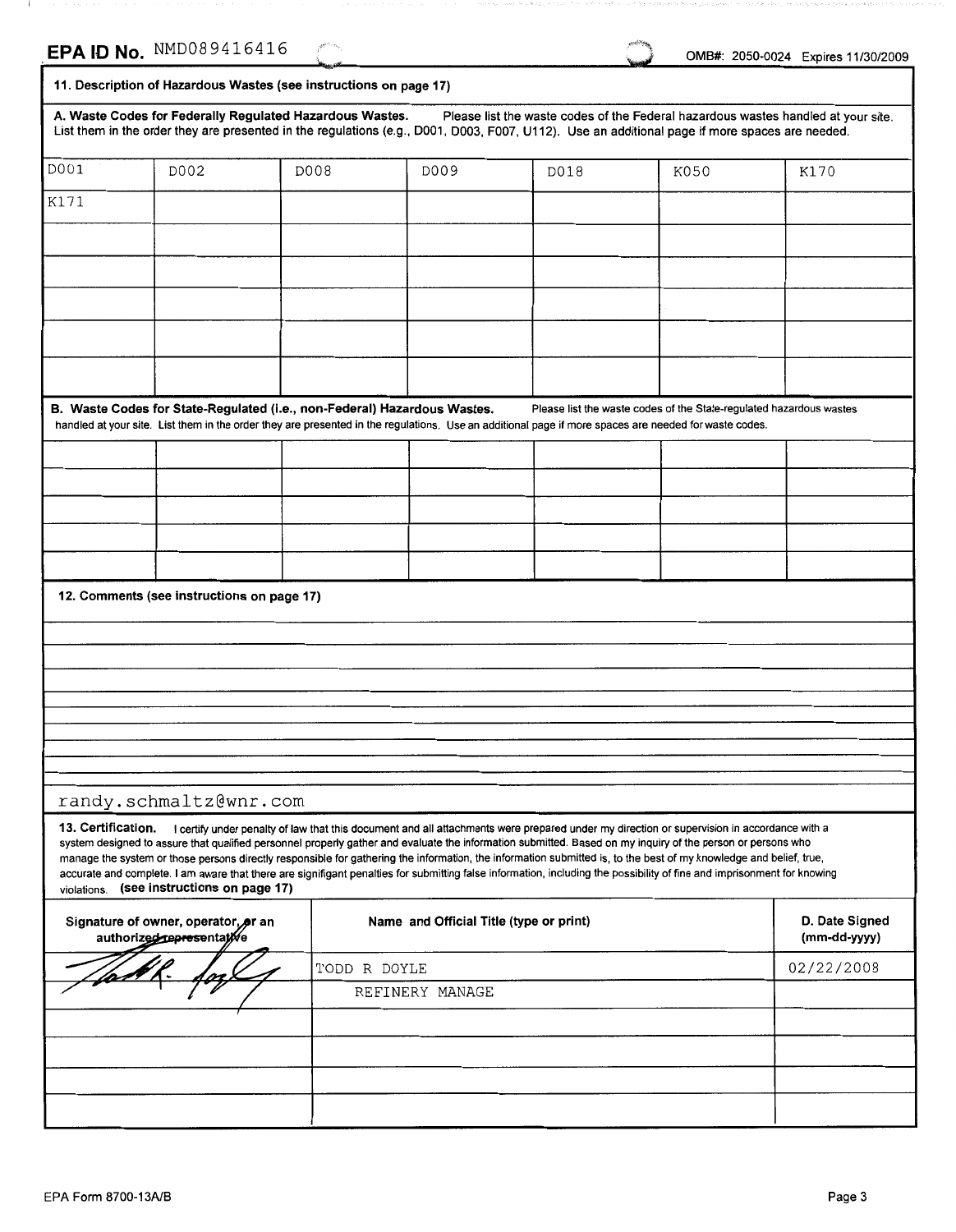| FORM GM                                                                                                                               |                                                                                                                                                                                                                                                                 |                      |                                                                                                       |                                                                          |                                                                                                                                                               |                      |                  |
|---------------------------------------------------------------------------------------------------------------------------------------|-----------------------------------------------------------------------------------------------------------------------------------------------------------------------------------------------------------------------------------------------------------------|----------------------|-------------------------------------------------------------------------------------------------------|--------------------------------------------------------------------------|---------------------------------------------------------------------------------------------------------------------------------------------------------------|----------------------|------------------|
| <b>SITE NAME</b><br>GIANT REFINING COMPANY - BLOOMFIELD<br>#50 COUNTY ROAD 4990<br>BLOOMFIELD, NM 87413<br>NMD089416416<br>EPA ID NO: |                                                                                                                                                                                                                                                                 |                      |                                                                                                       |                                                                          | <b>U.S. ENVIRONMENTAL</b><br>PROTECTION AGENCY<br>2007 Hazardous Waste Report<br><b>FORM</b><br><b>WASTE GENERATION</b><br><b>GM</b><br><b>AND MANAGEMENT</b> |                      |                  |
| Sec. 1<br>A. Waste<br>SPENT HYDROTREATING CATALYSTS FROM PETROLEUM REFINING<br>Description OPERATIONS                                 |                                                                                                                                                                                                                                                                 |                      |                                                                                                       |                                                                          |                                                                                                                                                               |                      |                  |
| B. EPA Hazardous Waste Code K171 D001 D018<br>C. State Hazardous Waste Code                                                           |                                                                                                                                                                                                                                                                 |                      |                                                                                                       |                                                                          |                                                                                                                                                               |                      |                  |
| D. Source Code<br><b>Management Method code for</b><br>Source code G25                                                                | G08                                                                                                                                                                                                                                                             | E. Form Code<br>W409 |                                                                                                       | G. UOM 1<br>F. Quantity Generated in 2007<br><b>Density</b><br>48,180.00 |                                                                                                                                                               |                      | 0.00<br>1b./gal. |
| Sec. 2                                                                                                                                | Was any of this waste managed on-site?                                                                                                                                                                                                                          |                      | No                                                                                                    |                                                                          |                                                                                                                                                               |                      |                  |
|                                                                                                                                       | <b>ON-SITE PROCESS SYSTEM 1</b><br><b>ON-SITE PROCESS SYSTEM 2</b><br>On-site process system type<br>Quantity treated, disposed, or recycled<br>On-site process system<br>Quantity treated, disposed, or<br>on-site in 2007<br>recycled on-site in 2007<br>type |                      |                                                                                                       |                                                                          |                                                                                                                                                               |                      |                  |
| Sec.3                                                                                                                                 | Yes<br>A. Was any of this waste shipped off site in 2007 for treatment, disposal, or recycling?                                                                                                                                                                 |                      |                                                                                                       |                                                                          |                                                                                                                                                               |                      |                  |
| shipped<br>Site #<br>1<br>2                                                                                                           | B. EPA ID No. of facility to which waste was<br>NED981723513<br>TXD074195678                                                                                                                                                                                    |                      | C. Off-site Management<br>D. Total quantity shipped in 2007<br>Method code shipped to<br>H040<br>H010 |                                                                          |                                                                                                                                                               | 1,200.00<br>7,700.00 |                  |
| 3<br><b>Comments</b>                                                                                                                  | 39,280.00<br>TXD106829963<br>H010                                                                                                                                                                                                                               |                      |                                                                                                       |                                                                          |                                                                                                                                                               |                      |                  |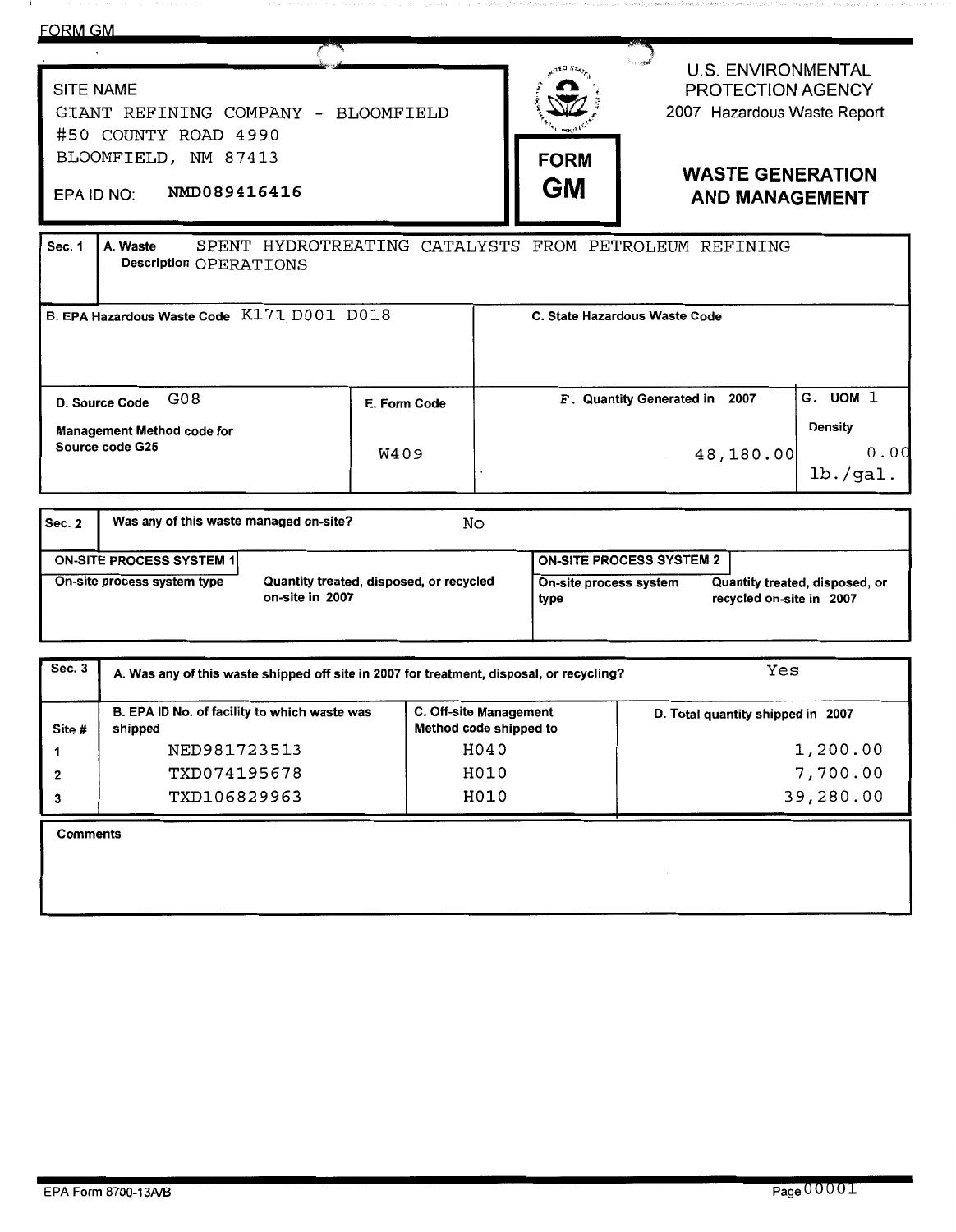| <b>FORM GM</b>                                                                                                                        |                                         |                                |                                                                                                                                   |                                    |
|---------------------------------------------------------------------------------------------------------------------------------------|-----------------------------------------|--------------------------------|-----------------------------------------------------------------------------------------------------------------------------------|------------------------------------|
| <b>SITE NAME</b><br>GIANT REFINING COMPANY - BLOOMFIELD<br>#50 COUNTY ROAD 4990<br>BLOOMFIELD, NM 87413<br>NMD089416416<br>EPA ID NO: |                                         | <b>FORM</b><br><b>GM</b>       | <b>U.S. ENVIRONMENTAL</b><br>PROTECTION AGENCY<br>2007 Hazardous Waste Report<br><b>WASTE GENERATION</b><br><b>AND MANAGEMENT</b> |                                    |
| <b>Sec. 1</b><br>A. Waste<br><b>Description</b>                                                                                       | WASTE CAUSTIC ALKALA LIQUID             |                                |                                                                                                                                   |                                    |
| B. EPA Hazardous Waste Code D002                                                                                                      |                                         |                                | C. State Hazardous Waste Code                                                                                                     |                                    |
| G08<br>D. Source Code                                                                                                                 | E. Form Code                            |                                | F. Quantity Generated in 2007                                                                                                     | G. UOM 1                           |
| <b>Management Method code for</b><br>Source code G25                                                                                  | <b>W110</b>                             |                                | 112,060.00                                                                                                                        | <b>Density</b><br>0.00<br>1b./gal. |
| Was any of this waste managed on-site?<br><b>Sec. 2</b>                                                                               |                                         | No                             |                                                                                                                                   |                                    |
| <b>ON-SITE PROCESS SYSTEM 1</b>                                                                                                       |                                         |                                | <b>ON-SITE PROCESS SYSTEM 2</b>                                                                                                   |                                    |
| On-site process system type<br>on-site in 2007                                                                                        | Quantity treated, disposed, or recycled | On-site process system<br>type | recycled on-site in 2007                                                                                                          | Quantity treated, disposed, or     |
| Sec. 3<br>A. Was any of this waste shipped off site in 2007 for treatment, disposal, or recycling?                                    |                                         |                                | Yes                                                                                                                               |                                    |

| Site #   | B. EPA ID No. of facility to which waste was<br>shipped | C. Off-site Management<br>Method code shipped to | D. Total quantity shipped in 2007 |
|----------|---------------------------------------------------------|--------------------------------------------------|-----------------------------------|
|          | UTD991301748                                            | H131                                             | 112,060.00                        |
| Comments |                                                         |                                                  |                                   |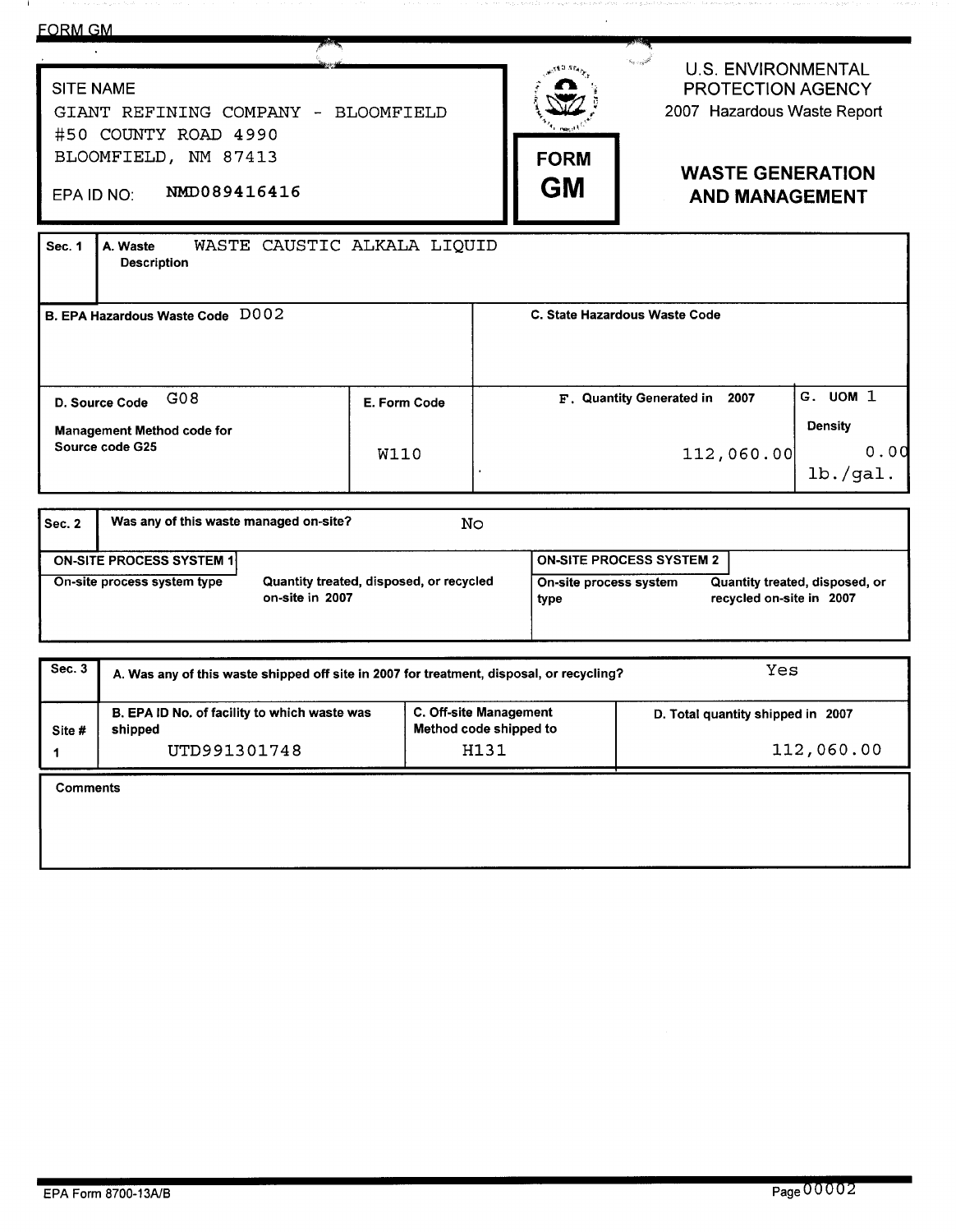| <u>FORM GM</u>                                                       |              |                          |                                                                                      |
|----------------------------------------------------------------------|--------------|--------------------------|--------------------------------------------------------------------------------------|
| <b>SITE NAME</b><br>GIANT REFINING COMPANY -<br>#50 COUNTY ROAD 4990 | BLOOMFIELD   |                          | <b>U.S. ENVIRONMENTAL</b><br><b>PROTECTION AGENCY</b><br>2007 Hazardous Waste Report |
| BLOOMFIELD, NM 87413<br>NMD089416416<br>EPA ID NO:                   |              | <b>FORM</b><br><b>GM</b> | <b>WASTE GENERATION</b><br><b>AND MANAGEMENT</b>                                     |
| Sec. 1<br>HEAT EXCHANGER BUNDLE<br>A. Waste<br><b>Description</b>    | SLUDGE       |                          |                                                                                      |
| B. EPA Hazardous Waste Code K050                                     |              |                          | C. State Hazardous Waste Code                                                        |
| G13<br>D. Source Code<br><b>Management Method code for</b>           | E. Form Code |                          | G. UOM 1<br>2007<br>F. Quantity Generated in<br>Density                              |

| Sec. 2 | Was any of this waste managed on-site? |                                                            | No |                                 |                                                            |
|--------|----------------------------------------|------------------------------------------------------------|----|---------------------------------|------------------------------------------------------------|
|        | <b>ON-SITE PROCESS SYSTEM 1</b>        |                                                            |    | <b>ON-SITE PROCESS SYSTEM 2</b> |                                                            |
|        | On-site process system type            | Quantity treated, disposed, or recycled<br>on-site in 2007 |    | On-site process system<br>type  | Quantity treated, disposed, or<br>recycled on-site in 2007 |

 $\ddot{\phantom{a}}$ 

Source code G25 W609

| Sec. 3   | A. Was any of this waste shipped off site in 2007 for treatment, disposal, or recycling? | Yes                                              |                                   |
|----------|------------------------------------------------------------------------------------------|--------------------------------------------------|-----------------------------------|
| Site #   | B. EPA ID No. of facility to which waste was<br>shipped                                  | C. Off-site Management<br>Method code shipped to | D. Total quantity shipped in 2007 |
|          | NED981723513                                                                             | H040                                             | 1,500.00                          |
| Comments |                                                                                          |                                                  |                                   |

1,500.00 o.oc

lb. /gal.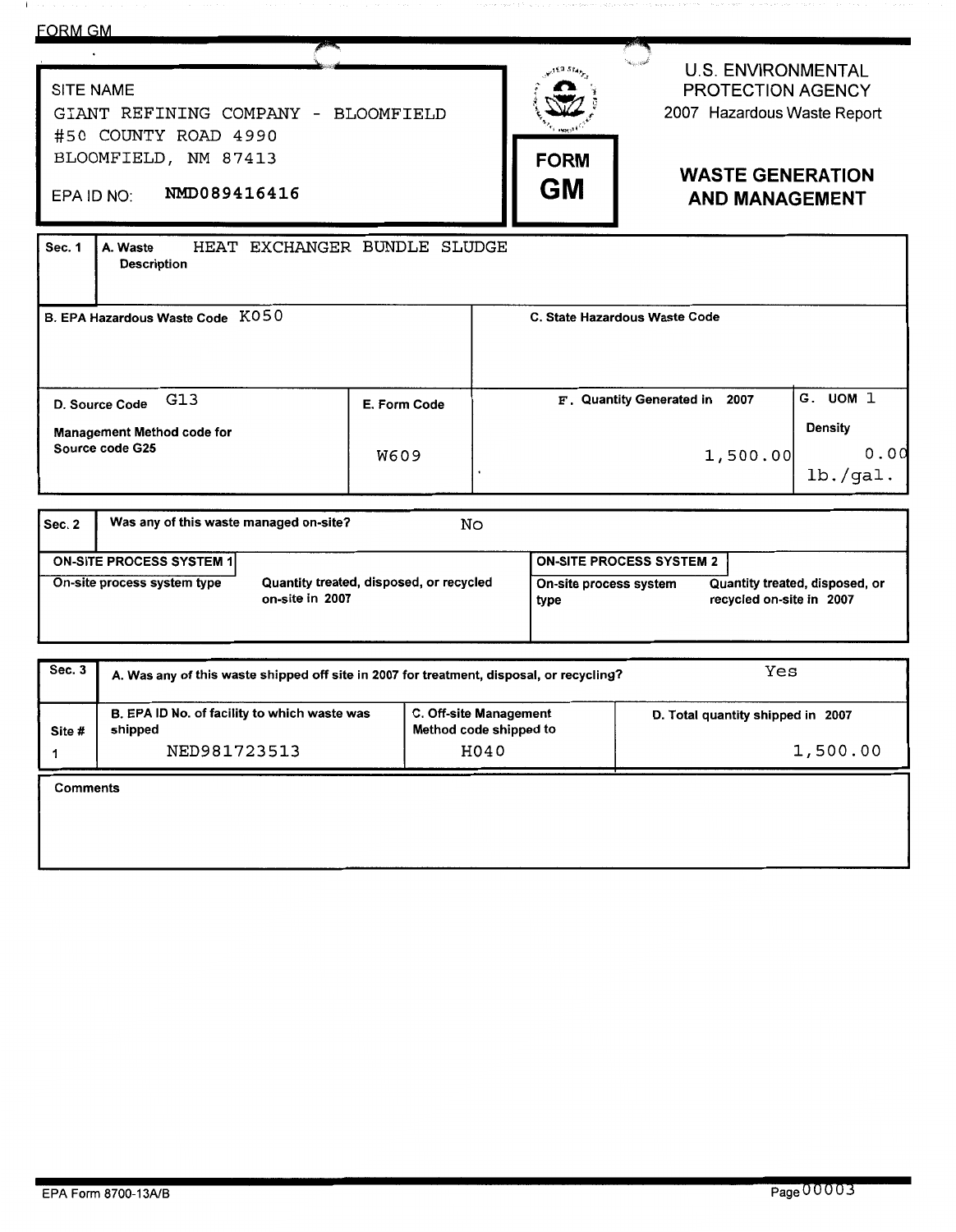| <b>FORM GM</b>                                                                                                                                                                                                                                                                                                                   |                          |                                                          |                                                                                      |                                                |  |
|----------------------------------------------------------------------------------------------------------------------------------------------------------------------------------------------------------------------------------------------------------------------------------------------------------------------------------|--------------------------|----------------------------------------------------------|--------------------------------------------------------------------------------------|------------------------------------------------|--|
| <b>SITE NAME</b><br>GIANT REFINING COMPANY - BLOOMFIELD<br>#50 COUNTY ROAD 4990                                                                                                                                                                                                                                                  |                          |                                                          | <b>U.S. ENVIRONMENTAL</b><br><b>PROTECTION AGENCY</b><br>2007 Hazardous Waste Report |                                                |  |
| BLOOMFIELD, NM 87413<br>NMD089416416<br>EPA ID NO:                                                                                                                                                                                                                                                                               | <b>FORM</b><br><b>GM</b> | <b>WASTE GENERATION</b><br><b>AND MANAGEMENT</b>         |                                                                                      |                                                |  |
| A. Waste<br><b>Sec. 1</b><br><b>Description</b>                                                                                                                                                                                                                                                                                  |                          |                                                          | SEPERATION SOLIDS FROM PETROLEUM REFINING OPERATION                                  |                                                |  |
| B. EPA Hazardous Waste Code K170 D008 D009                                                                                                                                                                                                                                                                                       |                          | C. State Hazardous Waste Code                            |                                                                                      |                                                |  |
| G13<br>D. Source Code<br>Management Method code for<br>Source code G25                                                                                                                                                                                                                                                           | E. Form Code<br>W609     |                                                          | F. Quantity Generated in 2007<br>1,400.00                                            | G. UOM 1<br><b>Density</b><br>0.00<br>1b./gal. |  |
| Was any of this waste managed on-site?<br>No<br><b>Sec. 2</b><br><b>ON-SITE PROCESS SYSTEM 2</b><br><b>ON-SITE PROCESS SYSTEM 1</b><br>On-site process system type<br>Quantity treated, disposed, or recycled<br>Quantity treated, disposed, or<br>On-site process system<br>on-site in 2007<br>recycled on-site in 2007<br>type |                          |                                                          |                                                                                      |                                                |  |
| Sec. 3<br>A. Was any of this waste shipped off site in 2007 for treatment, disposal, or recycling?                                                                                                                                                                                                                               |                          |                                                          | Yes                                                                                  |                                                |  |
| B. EPA ID No. of facility to which waste was<br>shipped<br>Site #<br>NED981723513<br>1                                                                                                                                                                                                                                           |                          | C. Off-site Management<br>Method code shipped to<br>H040 | D. Total quantity shipped in 2007<br>1,400.00                                        |                                                |  |
| <b>Comments</b>                                                                                                                                                                                                                                                                                                                  |                          |                                                          |                                                                                      |                                                |  |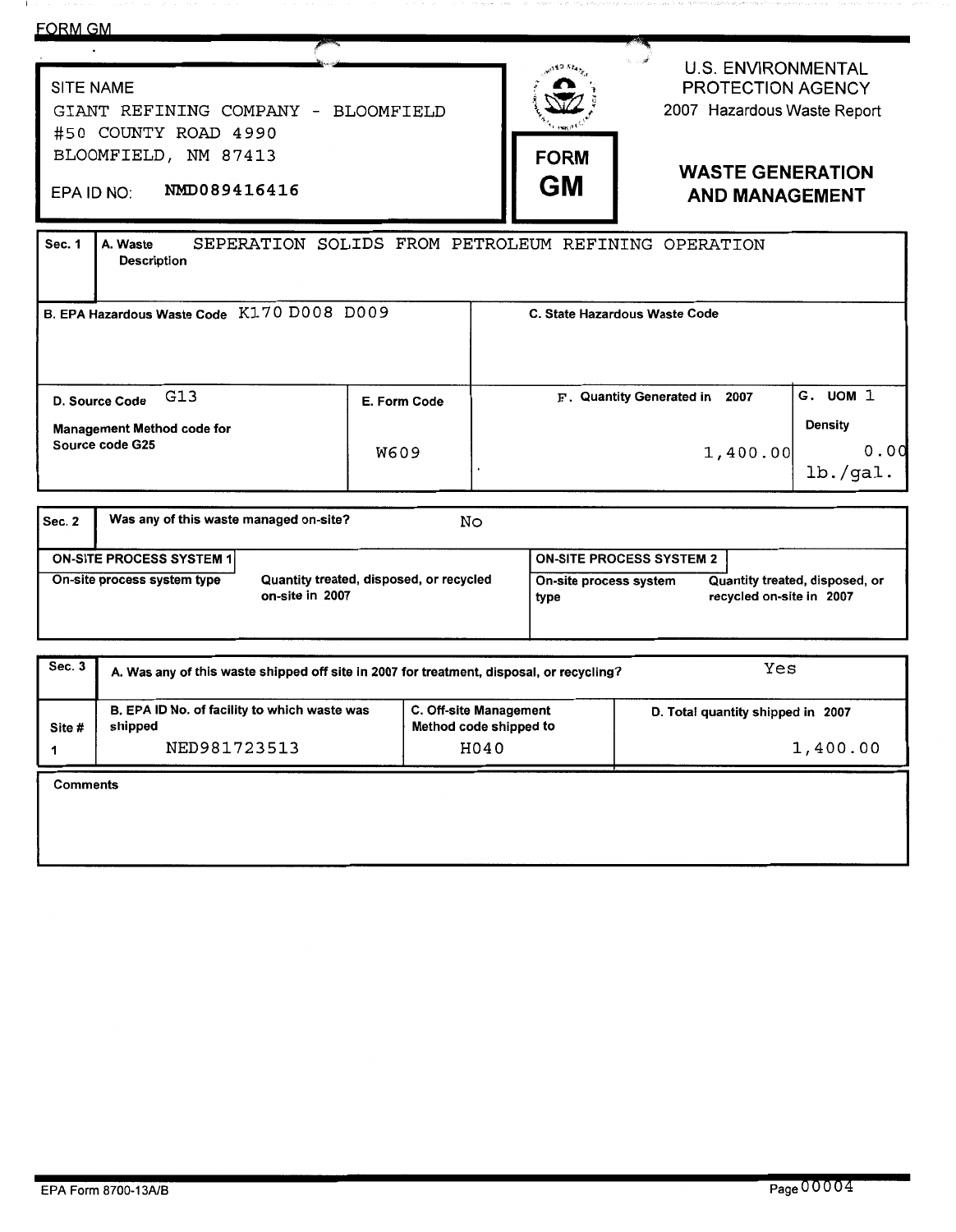| <b>FORM GM</b>                                                                                                                                                                                                                                                  |                                              |              |                          |                                                                                                         |                               |                                                                                                                                   |                                                |
|-----------------------------------------------------------------------------------------------------------------------------------------------------------------------------------------------------------------------------------------------------------------|----------------------------------------------|--------------|--------------------------|---------------------------------------------------------------------------------------------------------|-------------------------------|-----------------------------------------------------------------------------------------------------------------------------------|------------------------------------------------|
| <b>SITE NAME</b><br>GIANT REFINING COMPANY - BLOOMFIELD<br>#50 COUNTY ROAD 4990<br>BLOOMFIELD, NM 87413<br>NMD089416416<br>EPA ID NO:                                                                                                                           |                                              |              | <b>FORM</b><br><b>GM</b> |                                                                                                         |                               | <b>U.S. ENVIRONMENTAL</b><br>PROTECTION AGENCY<br>2007 Hazardous Waste Report<br><b>WASTE GENERATION</b><br><b>AND MANAGEMENT</b> |                                                |
| RED DYE - OUTDATED<br>A. Waste<br>Sec. 1<br><b>Description</b>                                                                                                                                                                                                  |                                              |              |                          |                                                                                                         |                               |                                                                                                                                   |                                                |
| B. EPA Hazardous Waste Code D001                                                                                                                                                                                                                                |                                              |              |                          |                                                                                                         | C. State Hazardous Waste Code |                                                                                                                                   |                                                |
| G11<br>D. Source Code<br><b>Management Method code for</b><br>Source code G25                                                                                                                                                                                   | W219                                         | E. Form Code |                          |                                                                                                         | F. Quantity Generated in      | 2007<br>170.00                                                                                                                    | G. UOM 1<br><b>Density</b><br>0.00<br>lb./gal. |
| Was any of this waste managed on-site?<br>Sec. $2$                                                                                                                                                                                                              |                                              | <b>No</b>    |                          |                                                                                                         |                               |                                                                                                                                   |                                                |
| <b>ON-SITE PROCESS SYSTEM 2</b><br><b>ON-SITE PROCESS SYSTEM 1</b><br>On-site process system type<br>Quantity treated, disposed, or recycled<br>On-site process system<br>Quantity treated, disposed, or<br>on-site in 2007<br>recycled on-site in 2007<br>type |                                              |              |                          |                                                                                                         |                               |                                                                                                                                   |                                                |
| Sec. 3<br>A. Was any of this waste shipped off site in 2007 for treatment, disposal, or recycling?                                                                                                                                                              |                                              |              |                          |                                                                                                         |                               | Yes                                                                                                                               |                                                |
| shipped<br>Site #<br>NED981723513<br>1                                                                                                                                                                                                                          | B. EPA ID No. of facility to which waste was |              |                          | C. Off-site Management<br>D. Total quantity shipped in 2007<br>Method code shipped to<br>170.00<br>H040 |                               |                                                                                                                                   |                                                |
| <b>Comments</b><br>xylene                                                                                                                                                                                                                                       |                                              |              |                          |                                                                                                         |                               |                                                                                                                                   |                                                |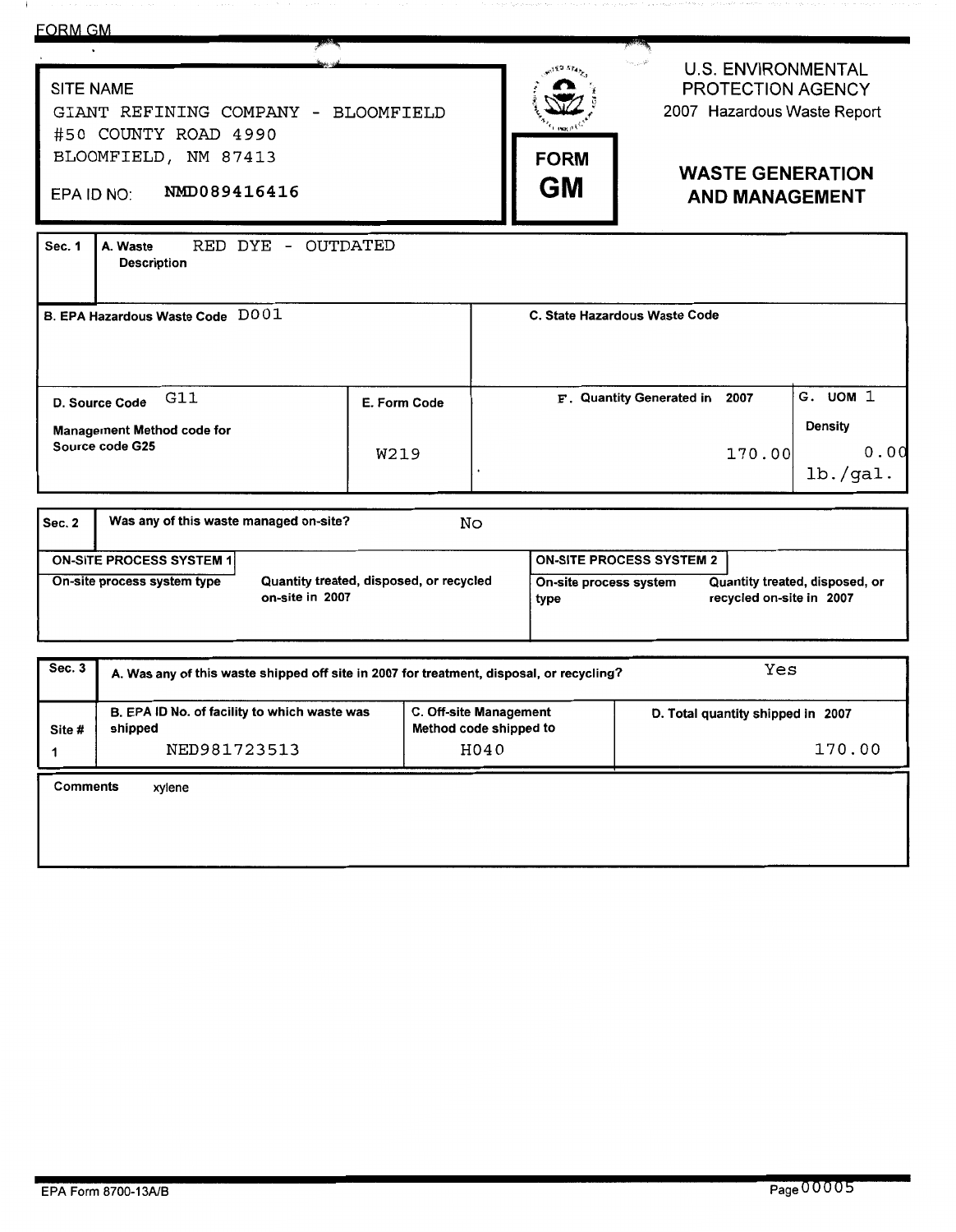| <b>FORM GM</b>                                                                                                               |              |  |                                                                                                                                 |                                                                                      |                                    |
|------------------------------------------------------------------------------------------------------------------------------|--------------|--|---------------------------------------------------------------------------------------------------------------------------------|--------------------------------------------------------------------------------------|------------------------------------|
| <b>SITE NAME</b><br>GIANT REFINING COMPANY - BLOOMFIELD<br>#50 COUNTY ROAD 4990                                              |              |  |                                                                                                                                 | <b>U.S. ENVIRONMENTAL</b><br><b>PROTECTION AGENCY</b><br>2007 Hazardous Waste Report |                                    |
| BLOOMFIELD, NM 87413<br>NMD089416416<br>EPA ID NO:                                                                           |              |  | <b>FORM</b><br><b>GM</b>                                                                                                        | <b>WASTE GENERATION</b><br><b>AND MANAGEMENT</b>                                     |                                    |
| SOIL CONTAINING PETROLEUM FROM SPILLS<br><b>Sec. 1</b><br>A. Waste<br><b>Description</b>                                     |              |  |                                                                                                                                 |                                                                                      |                                    |
| B. EPA Hazardous Waste Code D001 D018                                                                                        |              |  |                                                                                                                                 | C. State Hazardous Waste Code                                                        |                                    |
| G32<br>D. Source Code                                                                                                        | E. Form Code |  |                                                                                                                                 | F. Quantity Generated in 2007                                                        | G. UOM 1                           |
| <b>Management Method code for</b><br>Source code G25                                                                         | <b>W301</b>  |  |                                                                                                                                 | 1,250.00                                                                             | <b>Density</b><br>0.00<br>1b./gal. |
| Was any of this waste managed on-site?<br>Sec. 2                                                                             | No           |  |                                                                                                                                 |                                                                                      |                                    |
| <b>ON-SITE PROCESS SYSTEM 1</b><br>Quantity treated, disposed, or recycled<br>On-site process system type<br>on-site in 2007 |              |  | <b>ON-SITE PROCESS SYSTEM 2</b><br>Quantity treated, disposed, or<br>On-site process system<br>recycled on-site in 2007<br>type |                                                                                      |                                    |
|                                                                                                                              |              |  |                                                                                                                                 |                                                                                      |                                    |

| Sec. 3 | A. Was any of this waste shipped off site in 2007 for treatment, disposal, or recycling? | Yes                                                     |                                   |  |
|--------|------------------------------------------------------------------------------------------|---------------------------------------------------------|-----------------------------------|--|
| Site # | B. EPA ID No. of facility to which waste was<br>shipped                                  | <b>C. Off-site Management</b><br>Method code shipped to | D. Total quantity shipped in 2007 |  |
|        | NED981723513                                                                             | H040                                                    | 1,250.00                          |  |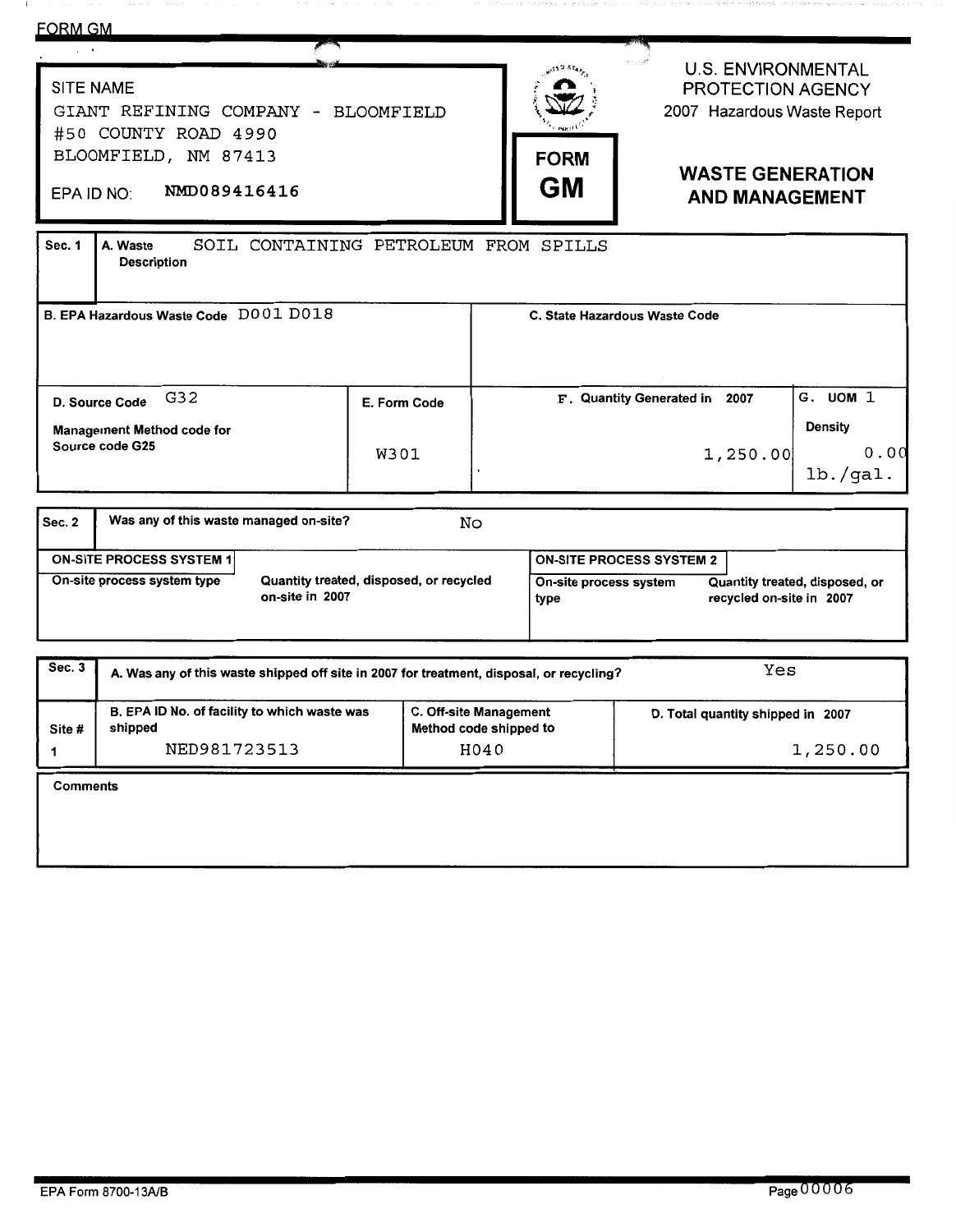## **FORM OL**

## $\bar{\phantom{a}}$ U.S. ENVIRONMENTAL SITE NAME PROTECTION AGENCY SITE NAME<br>GIANT REFINING COMPANY – BLOOMFIELD<br>COUNTY ROAD 4990<br>BLOOMFIELD MM 87413 2007 Hazardous Waste Report GIANT REFINING COMPANY - BLOOMFIELD COUNTY ROAD 4990<br>BLOOMFIELD EPAID NO: NMD089416416<br>
EPAID NO: NMD089416416 **OI IDENTIFICATION**

| Form<br>2 |                                | A. EPA ID No. of off-site installation or transporter<br>CAD063547996 |                      | B. Name of off-site installation or transporter<br>PHILIP TRANS & REMEDIATION |
|-----------|--------------------------------|-----------------------------------------------------------------------|----------------------|-------------------------------------------------------------------------------|
|           | C. Handler Type<br>N<br>v<br>N | Generator<br><b>Transporter</b><br><b>TSDR</b>                        | City<br><b>State</b> | D. Address of off-site installation<br><b>Street</b><br>-<br>Zip              |

| Form<br>A. EPA ID No. of off-site installation or transporter<br>UTD991301748<br>3 |                  |             |                      | B. Name of off-site installation or transporter<br>CLEAN HARBORS GRASSY MOUNTAIN, LLC. |  |  |  |  |
|------------------------------------------------------------------------------------|------------------|-------------|----------------------|----------------------------------------------------------------------------------------|--|--|--|--|
|                                                                                    | C. Handler Type  |             |                      | D. Address of off-site installation                                                    |  |  |  |  |
|                                                                                    | Ν<br>Generator   |             |                      | 3MILES EAST, 7 MILES NORTH OF<br><b>Street</b>                                         |  |  |  |  |
|                                                                                    | N<br>Transporter |             |                      | KNOOLS                                                                                 |  |  |  |  |
|                                                                                    | v                | <b>TSDR</b> | City<br><b>State</b> | GRANTSVILLE<br>84029-<br>UT<br>Zip                                                     |  |  |  |  |

| Form<br>4 |                 | A. EPA ID No. of off-site installation or transporter<br>TXD106829963 |                      | EURECAT US INCORPORATED             | B. Name of off-site installation or transporter |        |  |
|-----------|-----------------|-----------------------------------------------------------------------|----------------------|-------------------------------------|-------------------------------------------------|--------|--|
|           | C. Handler Type |                                                                       |                      | D. Address of off-site installation |                                                 |        |  |
|           | N               | Generator                                                             | <b>Street</b>        |                                     | 13100 BAYPARK RD                                |        |  |
|           |                 | N<br>Transporter                                                      |                      | PASADENA                            |                                                 |        |  |
|           |                 | v<br><b>TSDR</b>                                                      | City<br><b>State</b> | TХ                                  | Zip                                             | 77507- |  |

| Form<br>5 | A. EPA ID No. of off-site installation or transporter<br>NED981723513 |                            |                                                                               | B. Name of off-site installation or transporter<br>CLEAN HARBORS ENV SERVICES |     |        |  |
|-----------|-----------------------------------------------------------------------|----------------------------|-------------------------------------------------------------------------------|-------------------------------------------------------------------------------|-----|--------|--|
|           | C. Handler Type<br>N<br>Generator                                     |                            | D. Address of off-site installation<br>2247 SOUTH HIGHWAY 71<br><b>Street</b> |                                                                               |     |        |  |
|           | N<br>v                                                                | Transporter<br><b>TSDR</b> | City<br><b>State</b>                                                          | KIMBALL<br>NΕ                                                                 | Zip | 6914-5 |  |

| Form              |                 |  |   | A. EPA ID No. of off-site installation or transporter |               |    | B. Name of off-site installation or transporter |     |        |  |
|-------------------|-----------------|--|---|-------------------------------------------------------|---------------|----|-------------------------------------------------|-----|--------|--|
| TXD074195678<br>6 |                 |  |   |                                                       |               |    | GULF CHEMICAL & METALLURGICAL CORPORATIO        |     |        |  |
|                   | C. Handler Type |  |   |                                                       |               |    | D. Address of off-site installation             |     |        |  |
|                   |                 |  | N | Generator                                             | <b>Street</b> |    | 302 MIDWAY RD                                   |     |        |  |
|                   |                 |  |   |                                                       |               |    |                                                 |     |        |  |
|                   |                 |  | N | Transporter                                           |               |    | FREEPORT                                        |     |        |  |
|                   |                 |  | v | <b>TSDR</b>                                           | City          |    |                                                 |     |        |  |
|                   |                 |  |   |                                                       | <b>State</b>  | TХ |                                                 | Zip | 44541- |  |
|                   |                 |  |   |                                                       |               |    |                                                 |     |        |  |